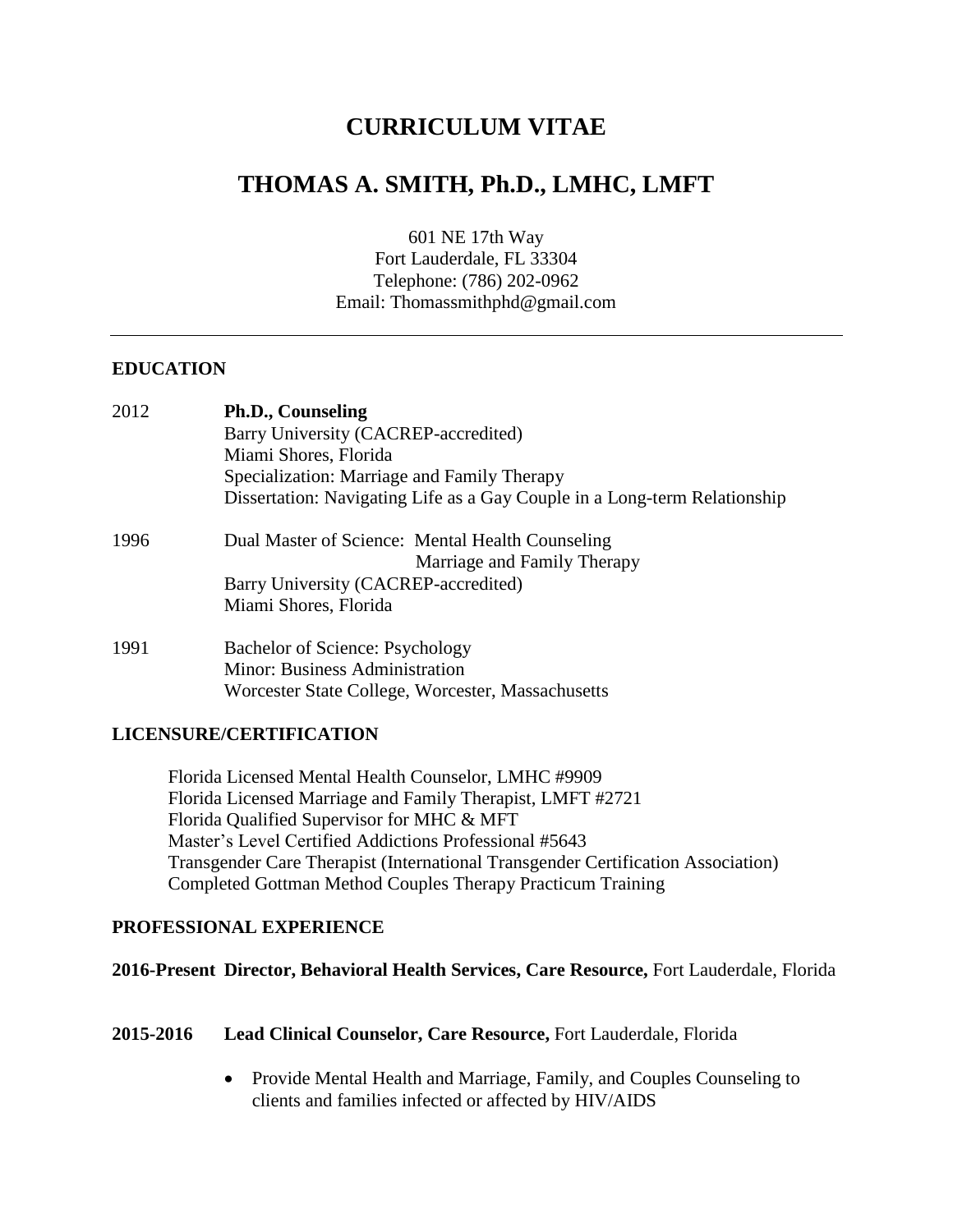- Provide Substance Abuse Counseling to client populations infected or affected by HIV/AIDS including individuals, couples, families, ex-offenders, heterosexuals, gays and lesbians.
- Assessment and diagnosis, crisis intervention, treatment planning and review for individuals, couples, and groups.
- Determine client needs for specialized services including medical treatment, psychiatric care, psychological testing, inpatient and outpatient substance abuse or mental health programs.
- Quality Management/Audits Federally regulated funders (Broward County Ryan White, Agency for Health Care Administration PAC Waiver, Department of Health - Substance Abuse, Health Resources and Services Administration (HRSA), Center of Disease Control and Prevention).

## **2010-2015 Clinical Counselor II, Care Resource,** Fort Lauderdale, Florida

- Provide Mental Health and Marriage, Family, and Couples Counseling to clients and families infected or affected by HIV/AIDS
- Provide Substance Abuse Counseling to client populations infected or affected by HIV/AIDS including individuals, couples, families, ex-offenders, heterosexuals, gays and lesbians.
- Assessment and diagnosis, crisis intervention, treatment planning and review for individuals, couples, and groups.
- Determine client needs for specialized services including medical treatment, psychiatric care, psychological testing, inpatient and outpatient substance abuse or mental health programs.
- Quality Management/Audits Federally regulated funders (Broward County Ryan White, Agency for Health Care Administration PAC Waiver, Department of Health - Substance Abuse, Health Resources and Services Administration (HRSA), Center of Disease Control and Prevention).

## **2014-Present Adjunct Faculty, Nova Southeastern University,** Davie, Florida

- Substance Abuse Counseling
- Case Conceptualization and Treatment Strategies of Counseling
- Practicum in Mental Health Counseling
- Internship in Mental Health Counseling
- Introduction to Mental Health Counseling Techniques

## **2013-Present Adjunct Faculty, Barry University,** Miami Shores, Florida

- Introduction to Mental Health Counseling (Graduate Level)
- Marital and Couple Counseling (Graduate Level)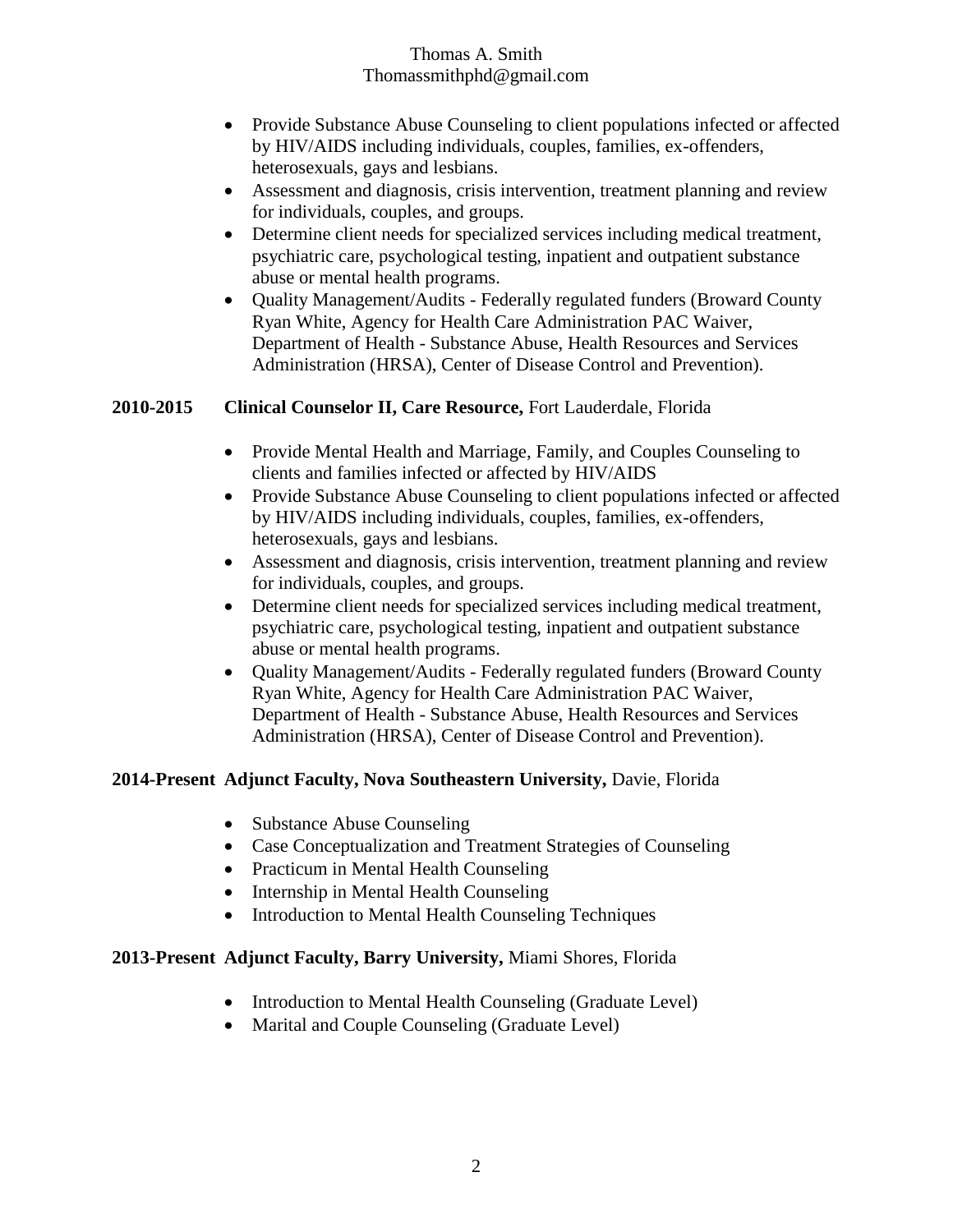#### **2009-2010 Psychosocial Services Supervisor, Care Resource,** Fort Lauderdale, Florida

- Supervised staff of 15 employees to facilitate the delivery of the agency's psychosocial services
- Coordinated hiring, training, and supervision of Psychosocial Services Department to include Mental Health providers and positions funded by Health Resources and Services Administration (HRSA) as a Federally Qualified Health Center (FQHC), Ryan White and Project AIDS Care Medical Case Managers, Housing Opportunities for Persons with HIV/AIDS (HOPWA) Case Management, Ryan White programs including Intake and Eligibility Coordinator and Treatment Adherence Counselors.
- Ensure compliance with standards of care, clinical and administrative procedures
- Develop and coordinate the identification, organization and assessment of resources for clients receiving psychosocial and related services
- Perform Quality Assurance and record reviews
- Coordinate, review and monitor all billings, budgets and contracts related to supervised programs
- Participate and facilitate site visits, monitoring visits and audits from funders
- Staff development, Education, and Training

#### **2006-2008 Independent Real Estate Investor**

#### **1999-2005 Organization Development Specialist, Human Resources,** Mercy Hospital Miami, Florida

- Administration/Reporting/Action Planning for Patient, Employee, Physician Satisfaction Surveys
- Leadership/Staff Course Development/Curriculum/Presentations (see teaching experience for course listings)
- Conducted Hospital Orientation/Computer Training
- Strategic Planning for Patient Satisfaction and Customer Service/Guest Relations
- Development of Leadership and staff training
- Development and implementation of Physician, Employee, and Patient Satisfaction surveys and the delivery of results to Board of Directors, Leadership team, and hospital employees

#### **1996-1999 Senior Case Manager, Special Immunology Services,** Mercy Hospital Miami, Florida

- Supervised Case Management staff under Medicaid Project AIDS Care
- Ouality Assurance and Compliance
- Supervised Acute Inpatient Special Immunology Unit Case Management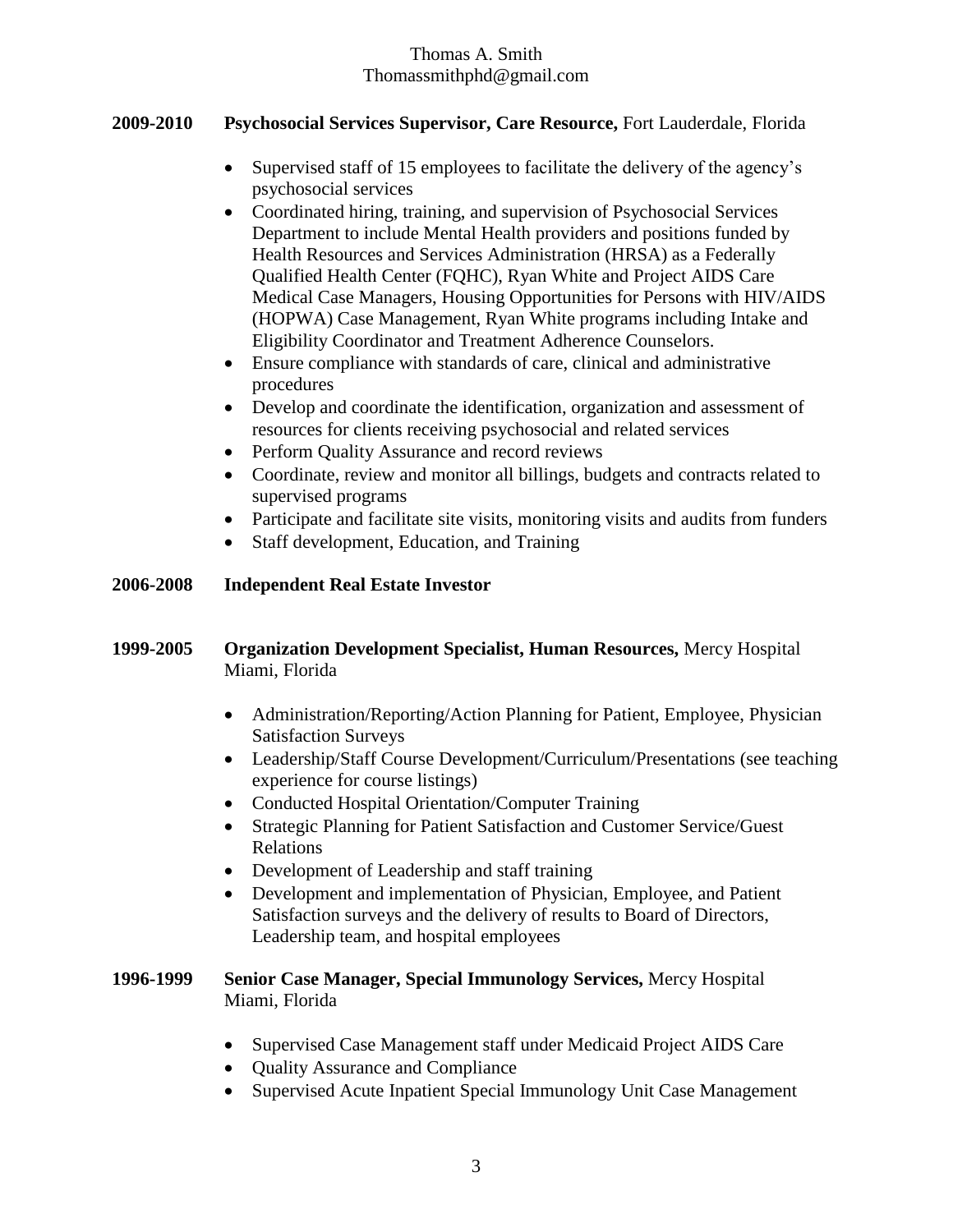- Coordinated discharge planning and utilization review for inpatient service resulting in maximum patient satisfaction, quality and continuity of care
- Managerial skills including: budgeting, grant writing, staff development
- Human Resource issues: hiring, training, orientation, training, and performance evaluations
- Identify and implement programs to meet client/community needs (AIDS) Mastery Workshops, Support Groups)
- Counseling for chronic illness and grief counseling

## **1996-2002 AIDS Mastery Workshop**

- Coordinator and brought to South Florida AIDS Mastery Workshop was a weekend long workshops designed to help persons with HIV identify and work through psychosocial related issues
- Co-Facilitated ongoing workshops
- Fundraising and budgeting for workshops

# **TEACHING EXPERIENCE**

## **2014-present Nova Southeastern University, Davie, Florida**

Substance Abuse Counseling Case Conceptualization and Treatment Strategies Introduction to Mental Health Counseling Techniques Counseling Internship Counseling Practicum

## **2013-present Barry University, Miami Shores, Florida**

Introduction to Mental Health Counseling Marital and Couple Counseling

## **2009-present Care Resource, Fort Lauderdale, Florida**

- 2012 Mental health and Prenatal Care
- 2011 Mental health and Case Management
- 2010 Case Management for those living with HIV/AIDS
- 2010-2012 Healthy Relationships and HIV Disclosure
- 2009 Care for the Caregiver Stress Management

## **1996-2005 Mercy Hospital, Miami, Florida**

| 2003      | <b>Multicultural and Diversity Training</b> |
|-----------|---------------------------------------------|
| 2003-2005 | <b>JCAHO</b> Standards and Implementation   |
| 2003-2005 | <b>Computer Skills Training</b>             |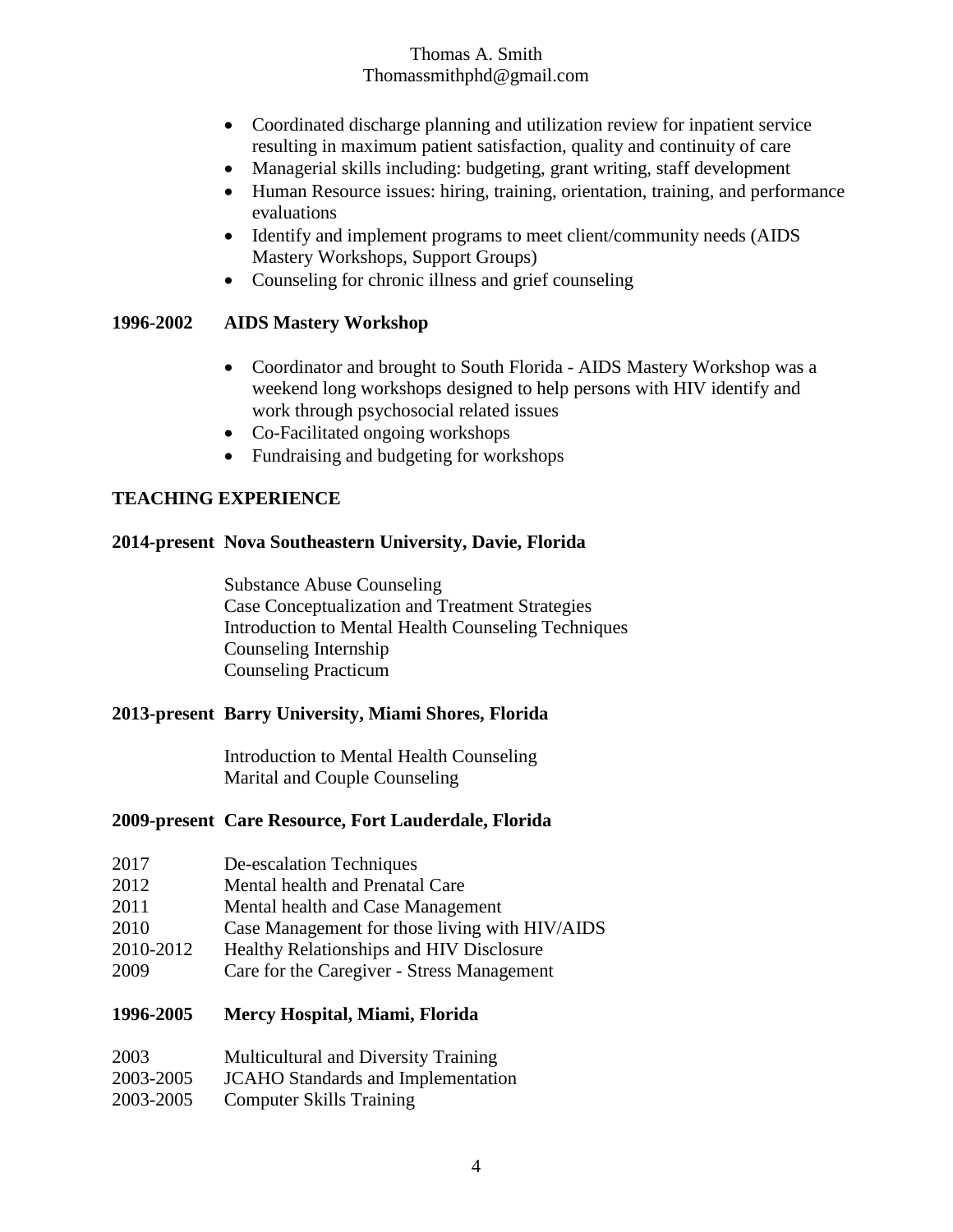- 2003-2005 HIPAA Confidentiality and Privacy Training
- 2003 HIPAA Train the Trainer
- 2003 HIPAA Train the Trainer Part II
- 2003 HIPAA Management Overview
- 2003 Management of Information/Improving Performance Measures
- 2002-2005 Employee Satisfaction
- 2002-2005 Performance improvement techniques
- 2002-2005 CPR Training
- 2002-2005 Employee Recognition
- 2002-2005 Staff Development
- 2002-2005 Care for the caregiver
- 2002-2005 Strategic Planning
- 2002-2005 Management Safety Update
- 2002-2005 Human Resource Team Building
- 2001-2005 Service Excellence/Rewards and Recognition
- 2001-2005 Customer Service Skills
- 2001-2005 Dealing with Angry Customer
- 2001-2005 Interpersonal Skills
- 2001-2005 Stress Management
- 2001-2005 Patient Satisfaction
- 2001-2005 Preceptor training
- 2001-2005 Core Values and Ethics
- 2001-2005 Communication Skills Series
- 2001 Time Management for Healthcare Professionals
- 2001 Balancing Work and Home
- 2001 Workplace Violence
- 1996-2002 AIDS Mastery Workshops

## **RELEVANT ADDITIONAL TRAINING**

- Transgender Certification Training, International Transgender Certification Association (2015)
- Dialectical Behavioral Therapy Training (2015)
- Gottman Couples Counseling Training, The Gottman Institute Level I, II, and III (2015)
- DSM 5 Training (2013)
- Solution Focused Brief Therapy Training (2012)
- Assessment, Diagnosis and Treatment of Sex and Pornography Addictions in the New Media Frontier (2011)
- Substance Use Disorder Treatment for Lesbian, Gay, Bisexual, and Transgender Individuals Training (2010)
- Effective Therapy: Major Force in Enhancing Moral Intelligence (2010)
- Comprehensive Risk Counseling Centers of Disease Control Training (2010)
- Healthy Relationships Centers of Disease Control Training (2010)
- Comprehensive Risk Counseling: Choosing Life: Empowerment, Action, Results! Centers of Disease Control Training (2010)
- Cultural Competency: Quality Care for LGBTQ Clients (2009)